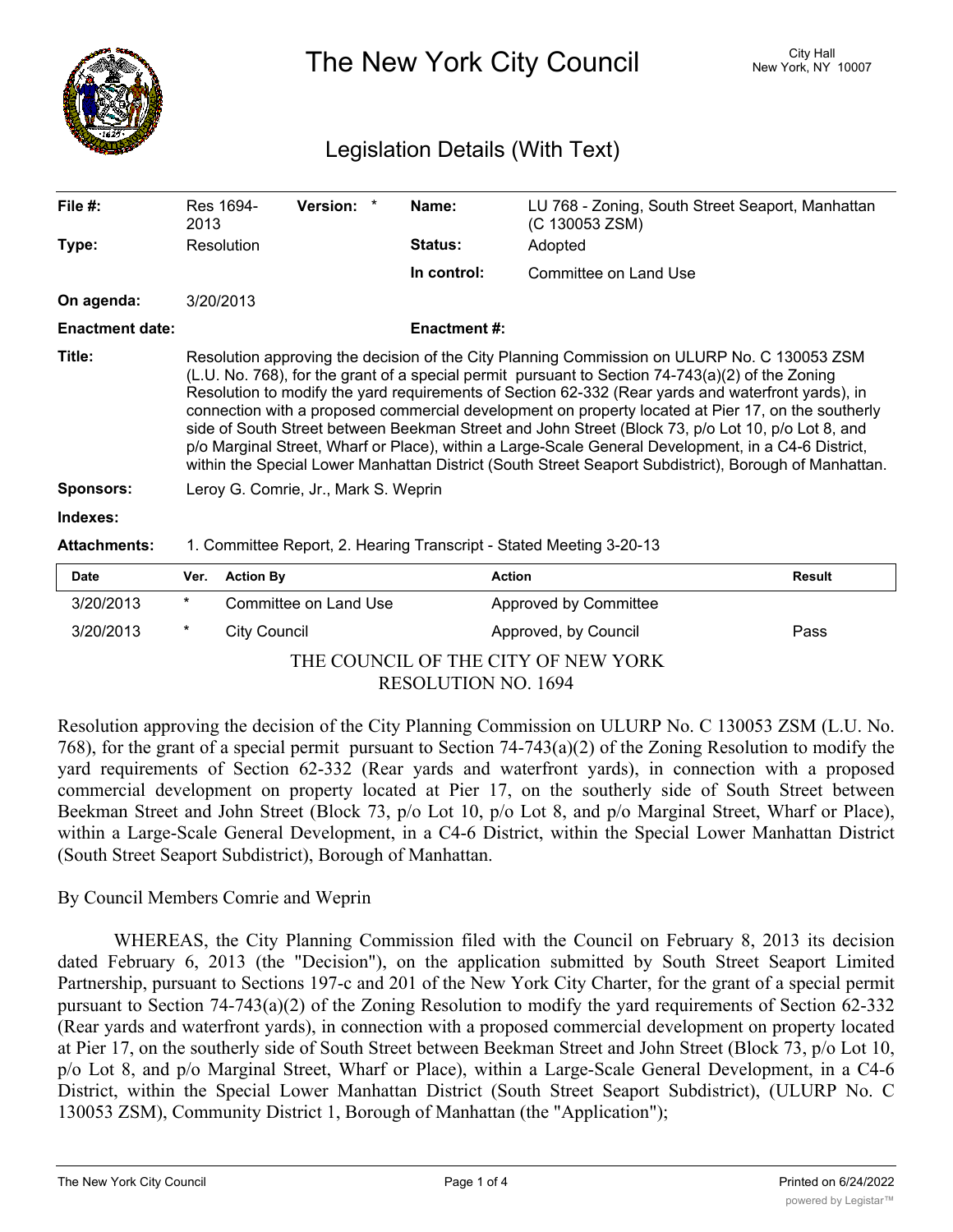## **File #:** Res 1694-2013, **Version:** \*

WHEREAS, the Application is related to Applications C 130052 ZMM (L.U. No. 766), an amendment to the Zoning Map changing from a C2-8 District to a C4-6 District; N 130080 ZRM (L.U. No. 767), a Zoning Text Amendment relating to Section 91-60 (REGULATIONS FOR THE SOUTH STREET SEAPORT) to add a new section, 96-664, to change the allowable hours of operation for the proposed waterfront public access areas; C 130054 ZSM (L.U. No. 769), a Special Permit pursuant to Section 74-744(c) to modify the surface area and the height of signs requirements of Sections 32-64 and 32-65 within Large-Scale General Development; C 130055 ZSM (L.U. No. 770), a Special Permit pursuant to Section 62-834 to modify the use regulations of Section 62-241 (Uses on existing piers and platforms) and the height and setback and building length requirements of Section 62-342 (Developments on piers); N 130056 ZAM (L.U. No. 771), Authorization by the City Planning Commission, pursuant to Section 62-822 (a), to modify the minimum dimension requirements of 62-50 (GENEARL REQUIREMENTS FOR VISUAL CORRIDORS AND WATERFRONT PUBLIC ACCESS AREAS); C 130059 PPM (L.U. No. 772), a Disposition of one City-owned property (Block 73, p/o Lot 10, p/o Lot 8, and p/o Marginal Street, Wharf of Place);

WHEREAS, the Decision is subject to review and action by the Council pursuant to Section 197-d(b)(3) of the City Charter;

WHEREAS, the City Planning Commission has made the findings required pursuant to Section 74-743 of the Zoning Resolution of the City of New York;

WHEREAS, upon due notice, the Council held a public hearing on the Decision and Application on March 14, 2013;

WHEREAS, the Council has considered the land use implications and other policy issues relating to the Decision and Application; and

WHEREAS, the Council has considered the relevant environmental issues, the negative declaration (CEQR No. 12DME007M) issued on August 28, 2012 (the "Negative Declaration") and the CEQR Technical Memorandum dated March 19, 2013 (the "Technical Memorandum");

## RESOLVED:

The Council finds that the action described herein will have no significant impact on the environment as set forth in the Negative Declaration and the Technical Memorandum.

Pursuant to Sections 197-d and 200 of the City Charter and on the basis of the Decision and Application, and based on the environmental determination and consideration described in this report, C 130053 ZSM and the Technical Memorandum, incorporated by reference herein, the Council approves the Decision, subject to the following conditions:

1. The property that is the subject of this application (C 130053 ZSM) shall be developed in size and arrangement substantially in accordance with the dimensions, specifications and zoning computations indicated on the following plans, prepared by SHoP Architects, filed with this application and incorporated in this resolution, and in accordance with the provisions and procedures set forth in the Restrictive Declaration:

| Drawing Nos. | Title                           | <b>Last Revised Date</b> |
|--------------|---------------------------------|--------------------------|
| $Z-101$      | <b>Zoning Calculations</b>      | 02/05/2013               |
| $Z-102$      | Seaward and Upland Area Diagram | 08/29/2012               |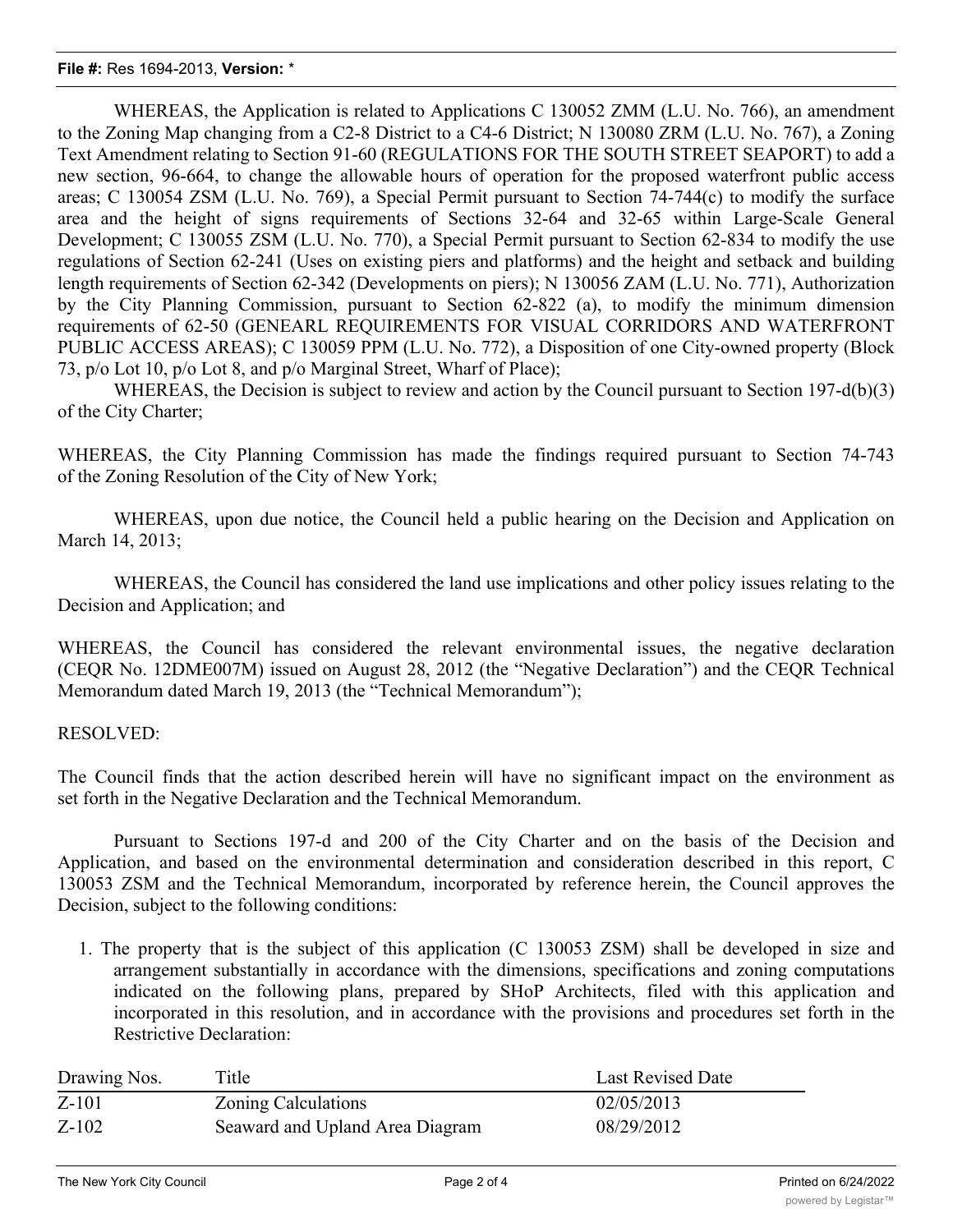| $Z-103$  | Platform and Pier Diagram                | 09/04/2012 |  |
|----------|------------------------------------------|------------|--|
| $Z-104A$ | Site Plan - Option A                     | 02/05/2013 |  |
| $Z-104B$ | Site Plan - Option B                     | 02/05/2013 |  |
| $Z-109$  | <b>Waterfront Yards Diagram</b>          | 02/05/2013 |  |
| $L-301A$ | Pier 17 Roof Public Access Area Option A | 02/05/2013 |  |
| $L-301B$ | Pier 17 Roof Public Access Option B      | 02/05/2013 |  |
| $L-302A$ | Pier 17 Roof Plan A                      | 02/05/2013 |  |
| $L-302B$ | Pier 17 Roof Plan B                      | 02/05/2013 |  |
|          |                                          |            |  |

- 2. Such development shall conform to all applicable provisions of the Zoning Resolution, except for the modifications specifically granted in this resolution and shown on the plans listed above which have been filed with this application. All zoning computations are subject to verification and approval by the New York City Department of Buildings.
- 3. Such development shall conform to all applicable laws and regulations relating to its construction, operation and maintenance.
- 4. Development pursuant to this resolution shall be allowed only after the Restrictive Declaration attached as Exhibit A to the City Planning Commission Report No. C 130055 ZSM, as modified with any necessary administrative and technical changes acceptable to counsel to the Department, is executed by South Street Seaport Limited Partnership or its successor, and such declaration shall have been recorded and filed in the Office of the Register of the City of New York, County of New York.
- 5. All leases, subleases, or other agreements for use or occupancy of space at the subject property shall give actual notice of this special permit to the lessee, sub-lessee or occupant.
- 6. Upon the failure of any party having any right, title or interest in the property that is the subject of this application, or the failure of any heir, successor, assign, or legal representative of such party, to observe any of the covenants, restrictions, agreements, terms or conditions of this resolution whose provisions shall constitute conditions of the special permit hereby granted, the City Planning Commission may, without the consent of any other party, revoke any portion of or all of said special permit. Such power of revocation shall be in addition to and not limited to any other powers of the City Planning Commission, or of any other agency of government, or any private person or entity. Any such failure as stated above, or any alteration in the development that is the subject of this application that departs from any of the conditions listed above, is grounds for the City Planning Commission or the City Council, as applicable, to disapprove any application for modification, cancellation or amendment of the special permit hereby granted.
- 7. Neither the City of New York nor its employees or agents shall have any liability for money damages by reason of the city's or such employee's or agent's failure to act in accordance with the provisions of this special permit.

Adopted.

Office of the City Clerk, }